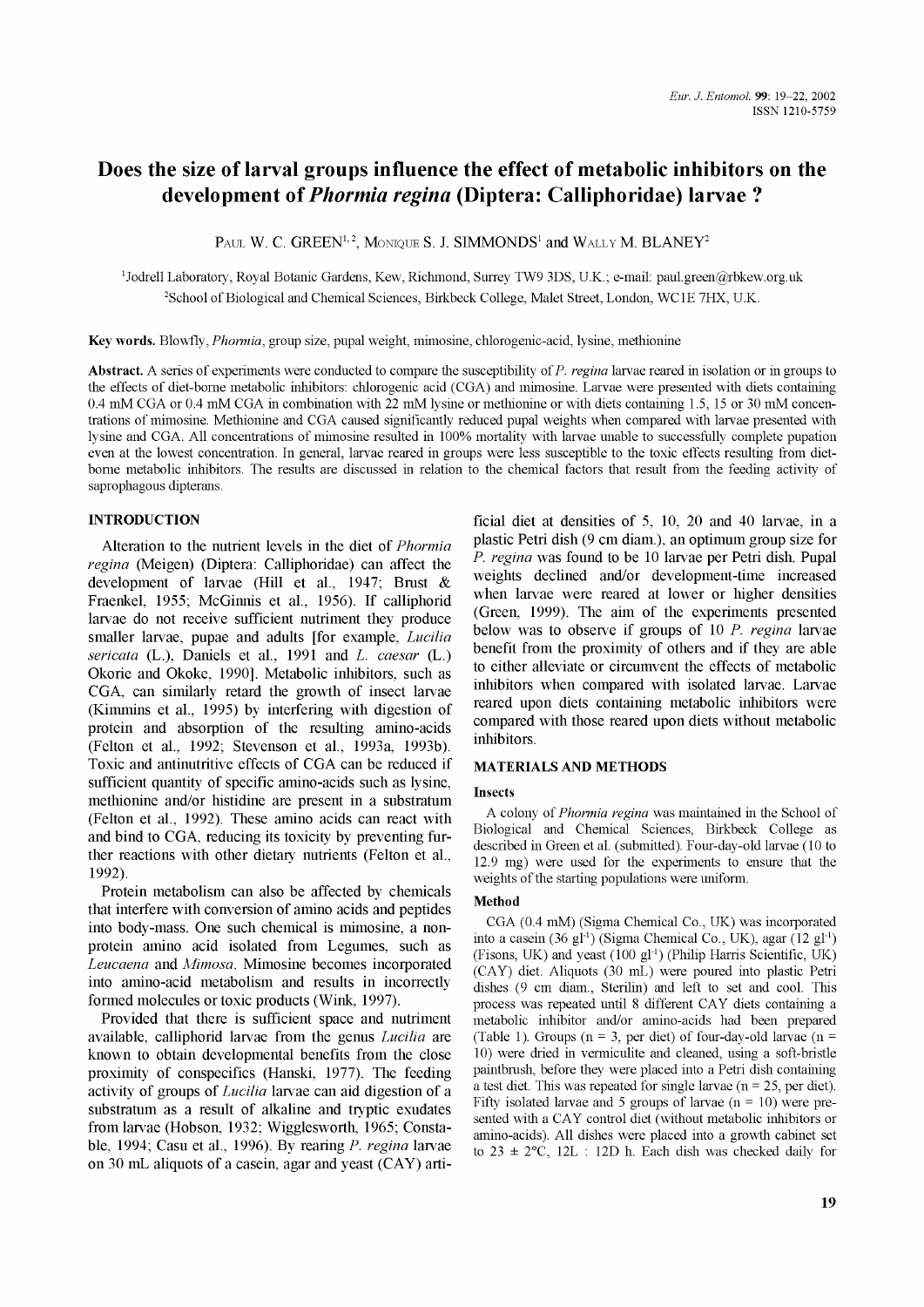TABLE 1. Combinations of metabolic inhibitors and/or aminoacids added to CAY diets and presented to larvae of *P. regina.*

| Chemical                     |   |   |   | Diet |   |   |   |
|------------------------------|---|---|---|------|---|---|---|
|                              | 2 | 3 | 4 | 5    | 6 | 8 | 9 |
| CAY control diet             |   |   |   |      |   |   |   |
| CGA (0.4 mM)                 |   |   |   |      |   |   |   |
| lysine $(22 \text{ mM})$     |   |   |   |      |   |   |   |
| methionine $(22 \text{ mM})$ |   |   |   |      |   |   |   |
| $m$ mosine (30 mM)           |   |   |   |      |   |   |   |
| mimosine $(15 \text{ mM})$   |   |   |   |      |   |   |   |
| mimosine $(1.5 \text{ mM})$  |   |   |   |      |   |   |   |
|                              |   |   |   |      |   |   |   |

 $\sqrt{ }$  = chemical was present in a diet. For example, diet 4 contained CGA (0.4 mM) and methionine (22 mM).

pupae and dead larvae. Pupae were removed, cleaned and weighed and dead larvae were discarded. Diets were replenished every two days. Each experiment concluded when all larvae had pupated or died. Pupal weights were compared between pairs of diets, or between different densities of larvae using the Wilcoxon-Mann-Whitney test (WMW) (Siegel & Castellan Jr., 1988). A comparison was also made, using the WMW-test, between the times for which larvae survived ("longevity") when reared at densities of 1 or 10 larvae per Petri dish on CAY diets containing 30, 15 or 1.5 mM mimosine. Mortality was compared among diets using the Poisson analysis (Poisson) (Parker, 1988). After 2 days the pH of the CAY control diets was measured using pH test strips (0-14 range, Sigma Chemical Co., UK) at a point where the diet had been most liquefied by the feeding of larvae. Random samples  $(n = 5)$  were selected from the 25 dishes containing isolated larvae. Also the pH of the CAY diet in 5 Petri dishes without larvae was measured. The Student's t-test (Microsoft ® Excel 97) was used to compare the pH of diets in Petri dishes containing 0, 1, and 10 larvae.

### **RESULTS**

Inclusion of methionine or lysine in a CAY diet did not affect the pupal weights (WMW,  $P > 0.05$ ) or mortality (Poisson,  $P > 0.05$ ) of *P. regina* larvae relative to a CAY diet control. A CAY diet containing lysine and 0.4 mM CGA caused more mortality of isolated larvae than of groups of larvae (Poisson, P < 0.01; Table 2). In all other instances mortality was not affected by group-size. Diets containing CGA and CGA in combination with methionine resulted in reduced pupal weights relative to those larvae presented with a CAY control diet (WMW,  $P \leq$ 0.05). However, larvae reared in isolation on diets containing 0.4 mM CGA and either lysine or methionine gave rise to less heavy pupae than those larvae reared in groups (WMW,  $P \le 0.001$ ; Table 2). Methionine and 0.4 mM CGA were more inhibitory to weight gain than lysine and 0.4 mM CGA, evidenced by significantly reduced pupal weights (WMW,  $P \le 0.001$ ; Table 2). All the larvae reared on diets containing mimosine died. There was, however, a difference in the onset of mortality. Most of the larvae exposed to 1.5 mM mimosine (60%) died at pupation with pupal cases incompletely tanned and prone to rupturing. In contrast, larvae exposed to 30 and 15 mM mimosine all died prior to the pre-pupal phase. Larvae reared in groups were able to survive for longer than isolated larvae when reared on a CAY diet containing 15 or 1.5 mM mimosine (WMW,  $P < 0.05$ ; Table 3). Larvae reared in groups of 10 on an untreated CAY diet caused a significant change to the pH of the substratum, when compared with isolated larvae (t-test,  $P \le 0.05$ ; Table 4).

## **DISCUSSION**

When reared upon casein, agar and yeast diets, groups of *P. regina* larvae gave rise to heavier pupae than those larvae reared in isolation. Furthermore, larvae reared in groups were able to reduce and in some instances delay the onset of the effects of CGA and mimosine, when compared with isolated larvae. Previous experiments have shown that larvae of *P. regina* reared on liver develop more quickly into heavier pupae when compared with those larvae reared in isolation (Green et al., submitted). Thus, individuals within groups of *P. regina* larvae are able to release more nutriment from diets than isolated larvae. Blowfly larvae produce tryptic and alkaline secretions and excretions (Hobson, 1932; Hanski, 1987) which pre-digest the substratum, with groups producing a greater volume of exudate than isolated larvae. The feeding activity of groups of larvae of *P. regina* was shown to have a greater effect on the chemical nature of the diet surfaces than the feeding of isolated larvae. Spe-

Table 2. Mean pupal weights (mg ± sem) and percentage mortality (± sem) when *P. regina* larvae were reared at different densities upon CAY diets that contained CGA and either lysine or methionine.

| Conditions                                      | Mean pupal weight, $mg \pm sem^1$ | Mean percentage mortality, $\pm$ sem <sup>2</sup> |
|-------------------------------------------------|-----------------------------------|---------------------------------------------------|
| 10 larvae: CAY diet (control)                   | $45 \pm 1.8$ a                    | $12 \pm 2.0 a$                                    |
| 1 larva: CAY diet (control)                     | $35 \pm 0.6 b$                    | 20 a                                              |
| 10 larvae: $CAY$ diet $+0.4$ mM CGA             | $36 \pm 1.3$ b                    | $60 \pm 5.8$ b                                    |
| 1 larva: $CAY$ diet $+0.4$ mM $CGA$             | $32 \pm 1.2$ c                    | 30ab                                              |
| 10 larvae: CAY diet + lysine and 0.4 mM CGA     | $42 \pm 2.7 a$                    | $17 \pm 3.3 a$                                    |
| 1 larva: CAY diet + lysine and 0.4 mM CGA       | $26 \pm 1.0$ d                    | 56 b                                              |
| 10 larvae: CAY diet + methionine and 0.4 mM CGA | $28 \pm 1.1$ d                    | $55 \pm 3.3$ b                                    |
| 1 larva: CAY diet + methionine 0.4 mM CGA       | $18 \pm 0.7 e$                    | 60 b                                              |

1Larval weights and longevities of larvae were compared with the Wilcoxon-Mann-Whitney test.

2Mortalities were compared as Poisson counts.

Different letters in a column indicate significant differences, P < 0.05.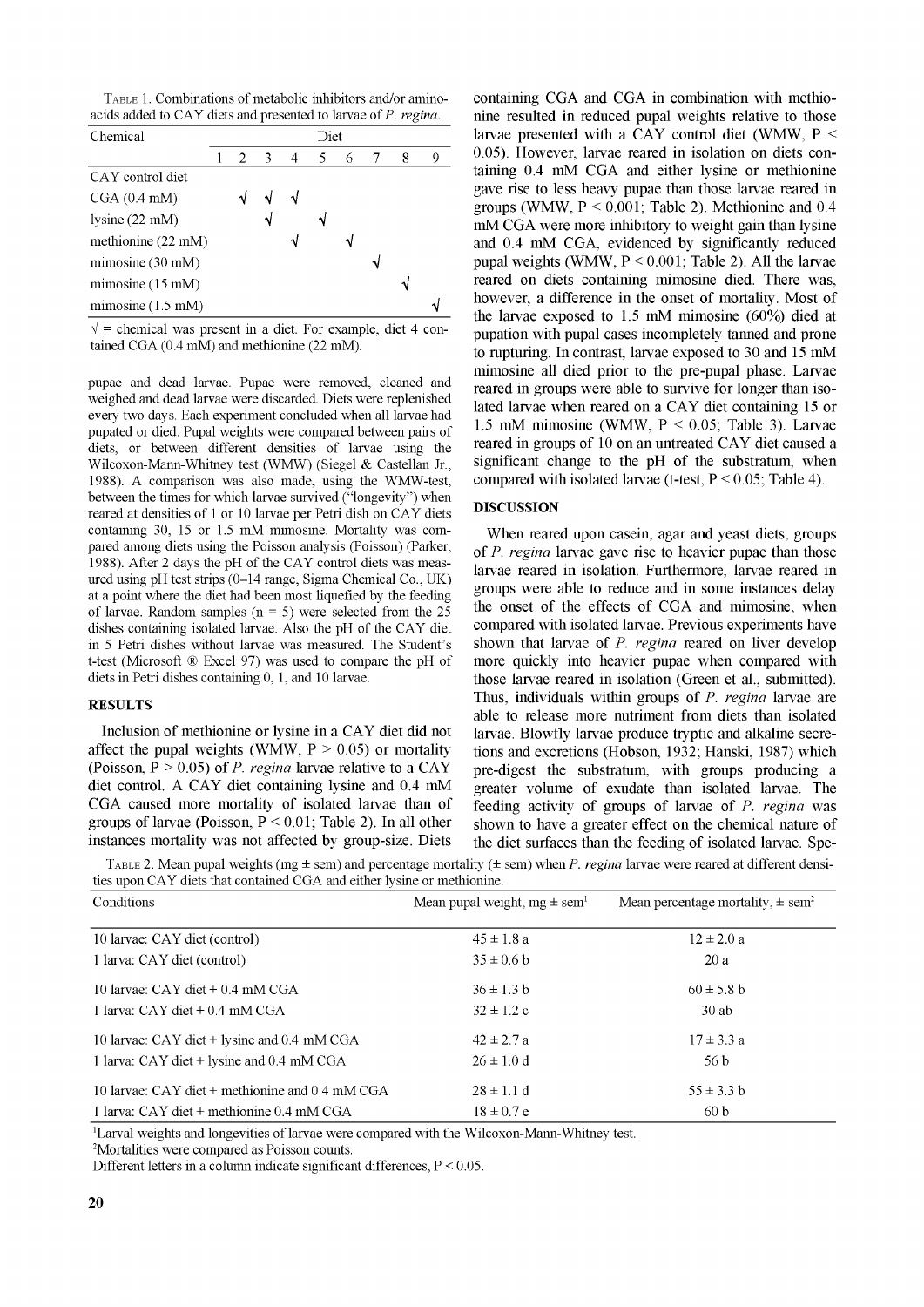TABLE 3. Mean longevity (days  $\pm$  sem) of *P. regina* larvae after exposure to CAY diets that contained either 1.5, 15 or 30 mM concentrations of mimosine.

| Conditions                 | Mean longevity of larvae,<br>$days \pm sem^1$ |
|----------------------------|-----------------------------------------------|
| 10 larvae: mimosine 30 mM  | $3 \pm 0.1 a$                                 |
| 1 larva: mimosine 30 mM    | $2 \pm 0.2$ b                                 |
| 10 larvae: mimosine 15 mM  | $4 \pm 0.2$ c                                 |
| 1 larva: mimosine 15 mM    | $3 \pm 0.3 a$                                 |
| 10 larvae: mimosine 1.5 mM | $4 \pm 0.6 \; c$                              |
| 1 larva: mimosine 1.5 mM   | $3 \pm 0.2$ a                                 |

<sup>1</sup>Larval weights and longevities of larvae were compared with the Wilcoxon-Mann-Whitney test.

cifically, the pH of a CAY diet was increased by the feeding of groups of larvae, becoming more alkaline after 2 days. Similarly, groups of *Lucilia cuprina* (Weidemann) larvae have been shown to alter the pH of an acidic diet ( $pH = 3.5$  to 6.5) by 0.5 pH units after 3 days by their feeding activity and exudates (Guerrini et al., 1988).

At an alkaline pH CGA is converted to a reactive CGAo-quinone which binds readily to protein and aminoacids (Hurrel & Finot, 1982). Therefore, toxic effects of CGA could have been exacerbated in the short term by the alkaline secretions and excretions from larvae.

However, increased alkalinity in the substratum due to the effects of grouped larvae could also enhance the alkylation of either lysine or methionine (Felton et al., 1992), removing more free CGA from the diet and reducing the toxic effects of CGA. Methionine may have been less reactive than lysine at the pH produced by the feeding of groups of *P. regina* larvae. Therefore, CGA and methionine may have not been as likely to form less toxic alkylamino-acids.

Mimosine resulted in 100% mortality of larvae, even when at a 1.5 mM concentration. The molar concentration of mimosine in CAY diets was greater than CGA so the difference in toxicity could have been due to difference in dosages. Larvae reared in groups were able to survive for a greater period of time on diets that contained mimosine, when compared with isolated larvae, although they also suffered 100% mortality. Thus, *P. regina* are highly susceptible to the toxic effects of mimosine at the concentrations tested.

Ishaaya et al. (1991) suggested that mimosine interferes with the digestive enzyme synthesis of larvae of *Tribo-*

Table 4. Effects of *P. regina* larvae on the mean pH  $(\pm$  sem) of CAY diets.

| Numbers of larvae<br>per Petri dish | Mean pH of larvae or diets, $\pm$ sem |                      |
|-------------------------------------|---------------------------------------|----------------------|
| $0$ (control)                       | $6a$ (diet)                           |                      |
|                                     | $7.4 \pm 0.20$ b (larva)              |                      |
| 10                                  | $8.6 \pm 0.20$ c (larvae)             |                      |
|                                     |                                       | $a < b$ , $P < 0.01$ |
|                                     |                                       | $b < c$ , $P < 0.05$ |

# the t-test was used to compare the pH data.

Different letters in a column indicate significant differences.

*lium castaneum* (Herbst.) (Coleoptera: Tenebrionidae) leading to reduced growth. The increased concentration of tryptic and alkaline exudates from groups of *P. regina* larvae may have released more nutriment from the diet and allowed groups of larvae to forestall the toxic effects of mimosine, particularly if digestive enzyme synthesis was affected. In conclusion, individuals within groups of *P. regina* larvae are less susceptible to metabolic inhibitors than isolated larvae. This would have important consequences for blowfly control regimes, if metabolic inhibitors were chosen as a control method, since the onset of mortality and growth-inhibition could be affected by the numbers of larvae within groups. Further work will investigate the susceptibility of grouped and isolated *P. regina* larvae to other plant-derived compounds.

ACKNOWLEDGEMENTS. The authors are grateful to Mr. M. Cullum (Birkbeck) for technical assistance and to Prof. M. P. Hegarty, Cunningham Laboratory, CSIRO, Australia, for the supply of L-mimosine.

## **REFERENCES.**

- BRUST M. & FRAENKEL G. 1955: The nutritional requirements of the larvae of a blowfly, Phormia regina (Meigen). *Physiol. Zool.* **28**: 186-204.
- Casu R.E., Eisemann C.H., Vuocolo T. & Tellam R.L. 1996: The major excretory/secretory protease from Lucilia cuprina larvae is also a gut digestive protease. *Int. J. Parasitol.* **26**: 623-628.
- Constable S.A. 1994: A comparison of proteases produced by larvae of Lucilia cuprina (Wiedemann), L. sericata (Meigen), Calliphora augur (L.) and C. stygia (F.) (Diptera: Calliphoridae). *J. Austr. Entomol. Soc.* **33**: 203-210.
- Daniels S., Simkiss K. & Smith R.H. 1991: A simple larval diet for population studies on the blowfly Lucilia sericata (Diptera: Calliphoridae). *Med. Vet. Entomol.* **5**: 283-292.
- FELTON G.W., DONATO K.K., BROADWAY R.M. & DUFFEY S.S. 1992: Impact of oxidised plant phenolics on the nutritional quality of dietary protein to a Noctuid Herbivore, Spodoptera exigua. *J. Insect Physiol.* **38**: 277-285.
- Green P.W.C. 1999: *Factors Affecting the Development of Phormia regina (Meigen) (Diptera: Calliphoridae).* Ph. D. Thesis, University of London, UK, 216 pp.
- Green P.W.C., Simmonds M.S.J. & Blaney W.M. Submitted: Diet nutriment and rearing density affect the growth of black blowfly larvae, Phormia regina (Diptera: Calliphoridae). *Eur. J. Entomol.*
- Guerrini V.H., Murphy G.H. & Broadmeadow M. 1988: The role of pH in the infestation of sheep by Lucilia cuprina larvae. *Int. J. Parasitol.* **18**: 407-409.
- Hanski I. 1977: An interpolation model of assimilation by larvae of the blowfly Lucilia illustris (Calliphoridae) in changing temperatures. *Oikos* **28**: 187-295.
- HANSKI I. 1987: Nutritional ecology of carrion- and dungfeeding insects. In F. Slansky Jr. & J.G. Rodriguez (eds): *Nutritional Ecology of Insects, Spiders, Mites and Related Invertebrates.* John Wiley, NewYork, USA, pp. 837-884.
- HILL D.L., BELL V.A. & CHADWICK L.E. 1947: Rearing of the blowfly, Phormia regina, on a sterile synthetic diet. *Ann. Entomol. Soc. Am.* **40**: 213-216.
- Hobson R.P. 1932: Studies on the nutrition of blowfly larvae. III. The liquefaction of muscle. *J. Exp. Biol.* **9**: 359-365.
- HURRELL R.F. & FINOT P.A. 1982: Protein-polyphenol reactions. *Brit. J. Nutr.* **47**: 191-211.